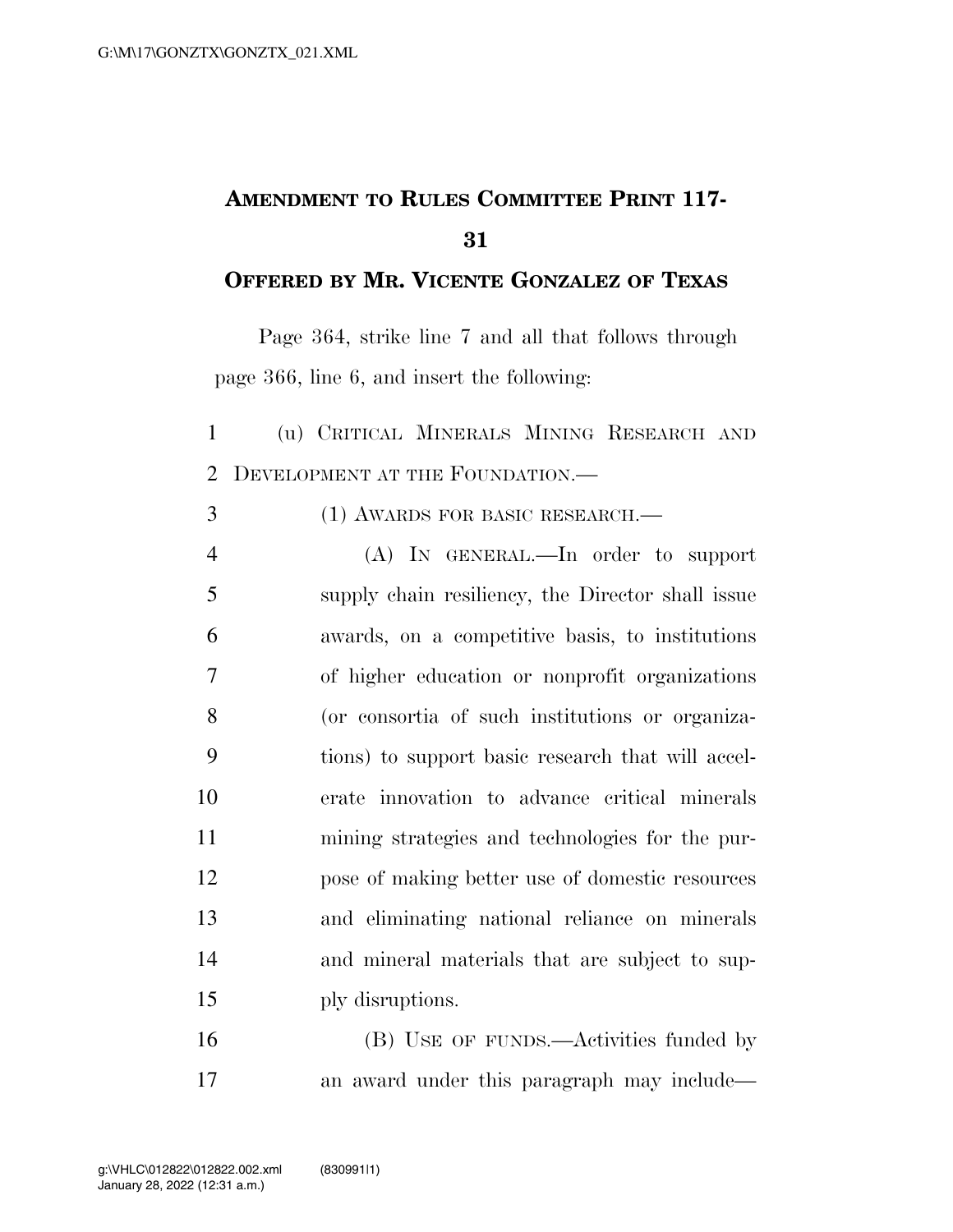$\mathfrak{D}$ 

 (i) advancing mining research and de- velopment activities to develop new map- ping and mining technologies and tech- niques, including advanced critical mineral extraction and production, to improve ex- isting or to develop new supply chains of critical minerals, and to yield more effi- cient, economical, and environmentally be- nign mining practices; (ii) advancing critical mineral proc- essing research activities to improve sepa- ration, alloying, manufacturing, or recy- cling techniques and technologies that can decrease the energy intensity, waste, poten- tial environmental impact, and costs of 16 those activities: 17 (iii) conducting long-term earth obser- vation of reclaimed mine sites, including the study of the evolution of microbial di-20 versity at such sites; (iv) examining the application of arti- ficial intelligence for geological exploration of critical minerals, including what size and diversity of data sets would be re-

25 quired;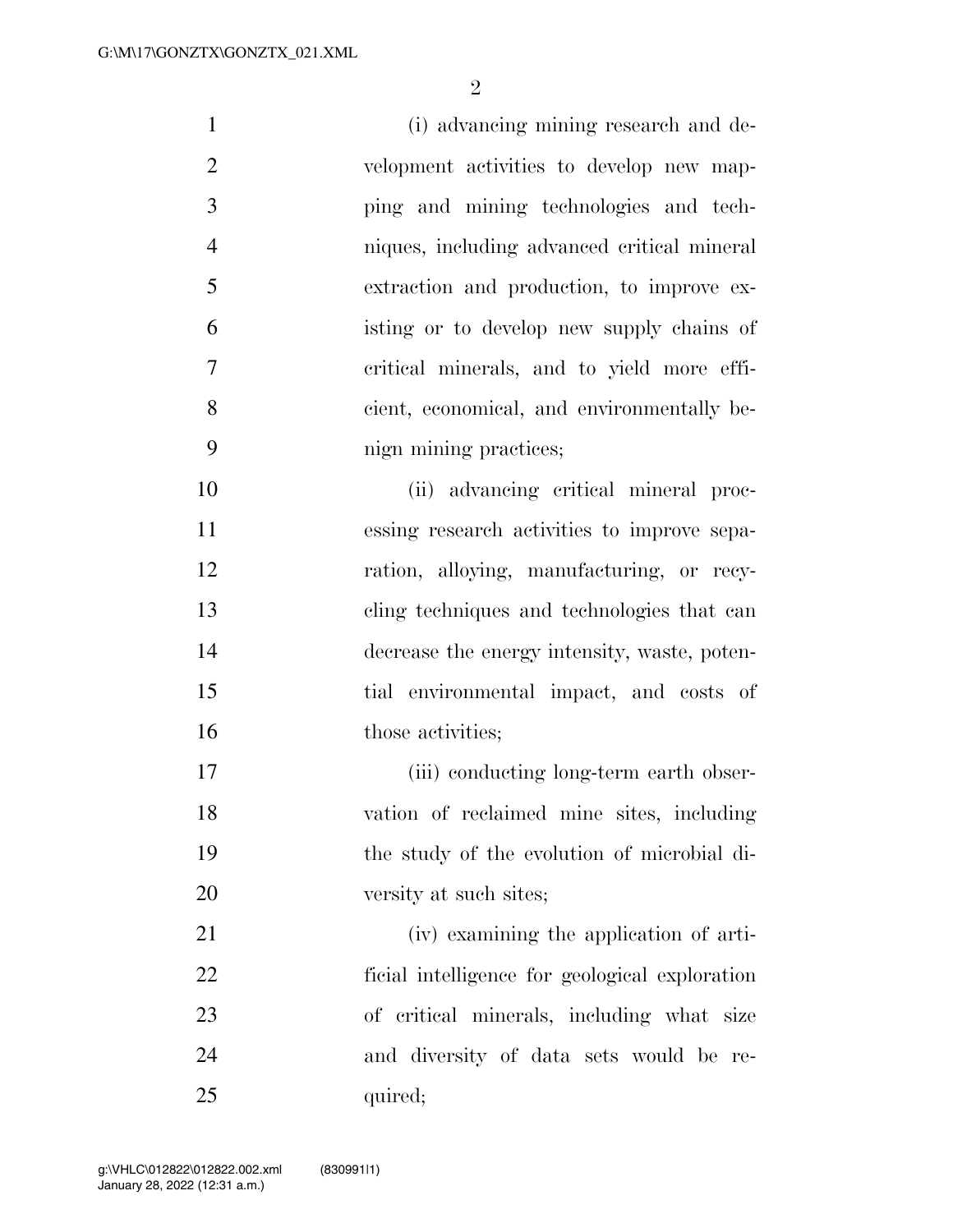| $\mathbf{1}$   | (v) examining the application of ma-              |
|----------------|---------------------------------------------------|
| $\overline{2}$ | chine learning for detection and sorting of       |
| 3              | critical minerals, including what size and        |
| $\overline{4}$ | diversity of data sets would be required;         |
| 5              | (vi) conducting detailed isotope stud-            |
| 6              | ies of critical minerals and the development      |
| $\overline{7}$ | of more refined geologic models; or               |
| 8              | (vii) providing training and research             |
| 9              | opportunities to undergraduate and grad-          |
| 10             | uate students to prepare the next genera-         |
| 11             | tion of mining engineers and researchers.         |
| 12             | CRITICAL MINERALS INTERAGENCY SUB-<br>(2)         |
| 13             | COMMITTEE.-                                       |
| 14             | (A) IN GENERAL.—In order to support               |
| 15             | supply chain resiliency, the Critical Minerals    |
| 16             | Subcommittee of the National Science and          |
| 17             | Technology Council (referred to in this sub-      |
| 18             | section as the Subcommittee) shall coordinate     |
| 19             | Federal science and technology efforts to ensure  |
| 20             | secure and reliable supplies of critical minerals |
| 21             | to the United States.                             |
| 22             | (B) PURPOSES.—The purposes of the Sub-            |
| 23             | committee shall be—                               |
| 24             | (i) to advise and assist the Committee            |
| 25             | on Homeland and National Security and             |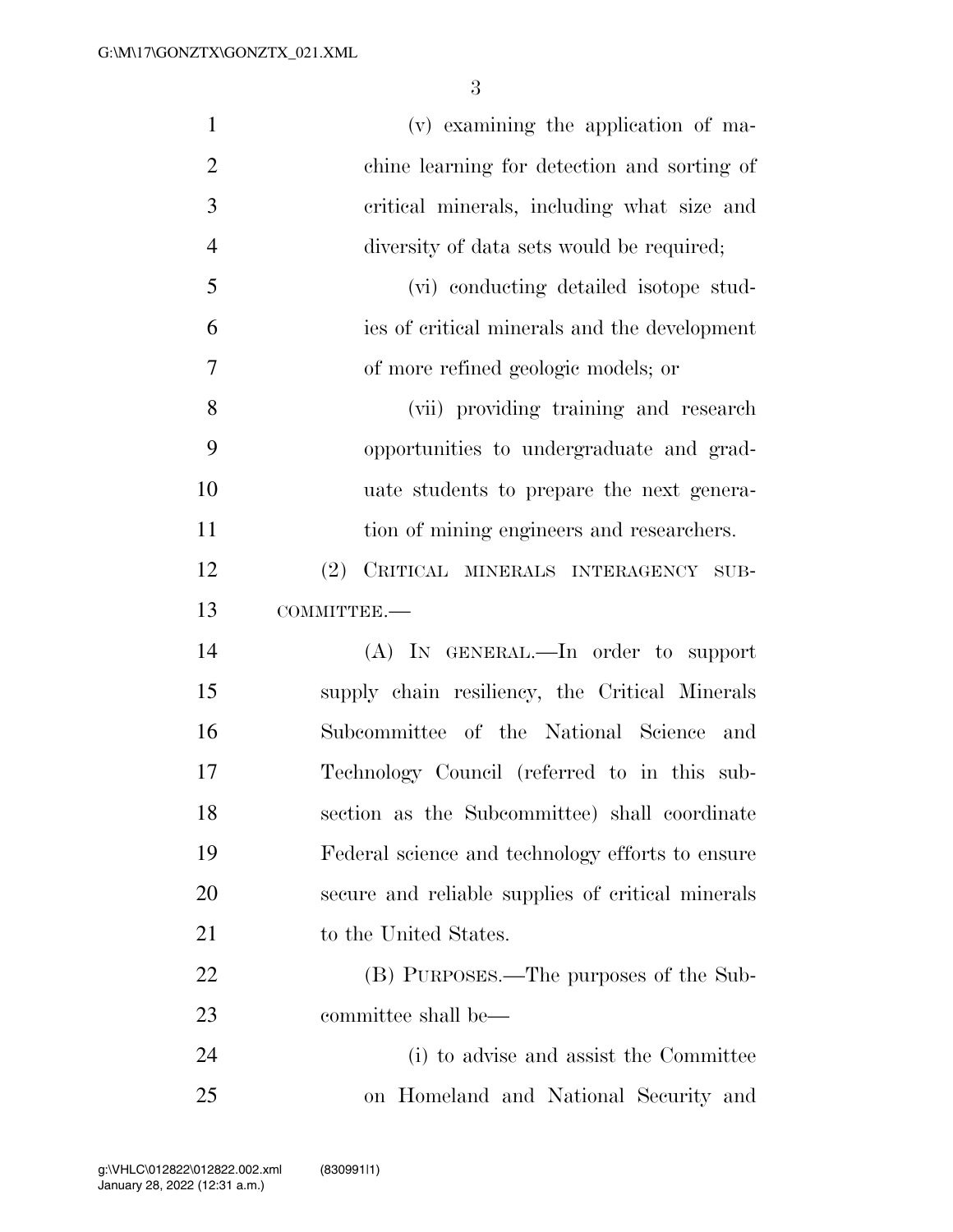| $\mathbf{1}$   | the National Science and Technology            |
|----------------|------------------------------------------------|
| $\overline{2}$ | Council on United States policies, proce-      |
| 3              | dures, and plans as it relates to critical     |
| $\overline{4}$ | minerals, including—                           |
| 5              | (I) Federal research, develop-                 |
| 6              | ment, and deployment efforts to opti-          |
| $\overline{7}$ | mize methods for extractions, con-             |
| 8              | centration, separation, and purifi-            |
| 9              | cation of conventional, secondary, and         |
| 10             | unconventional sources of critical min-        |
| 11             | erals;                                         |
| 12             | (II) efficient use and reuse of                |
| 13             | critical minerals;                             |
| 14             | (III) the critical minerals work-              |
| 15             | force of the United States; and                |
| 16             | (IV) United States private indus-              |
| 17             | try investments in innovation<br>and           |
| 18             | technology transfer from federally             |
| 19             | funded science and technology;                 |
| 20             | (ii) to identify emerging opportunities,       |
| 21             | international cooperation,<br>stimulate<br>and |
| 22             | foster the development of secure and reli-     |
| 23             | able supply chains of critical minerals;       |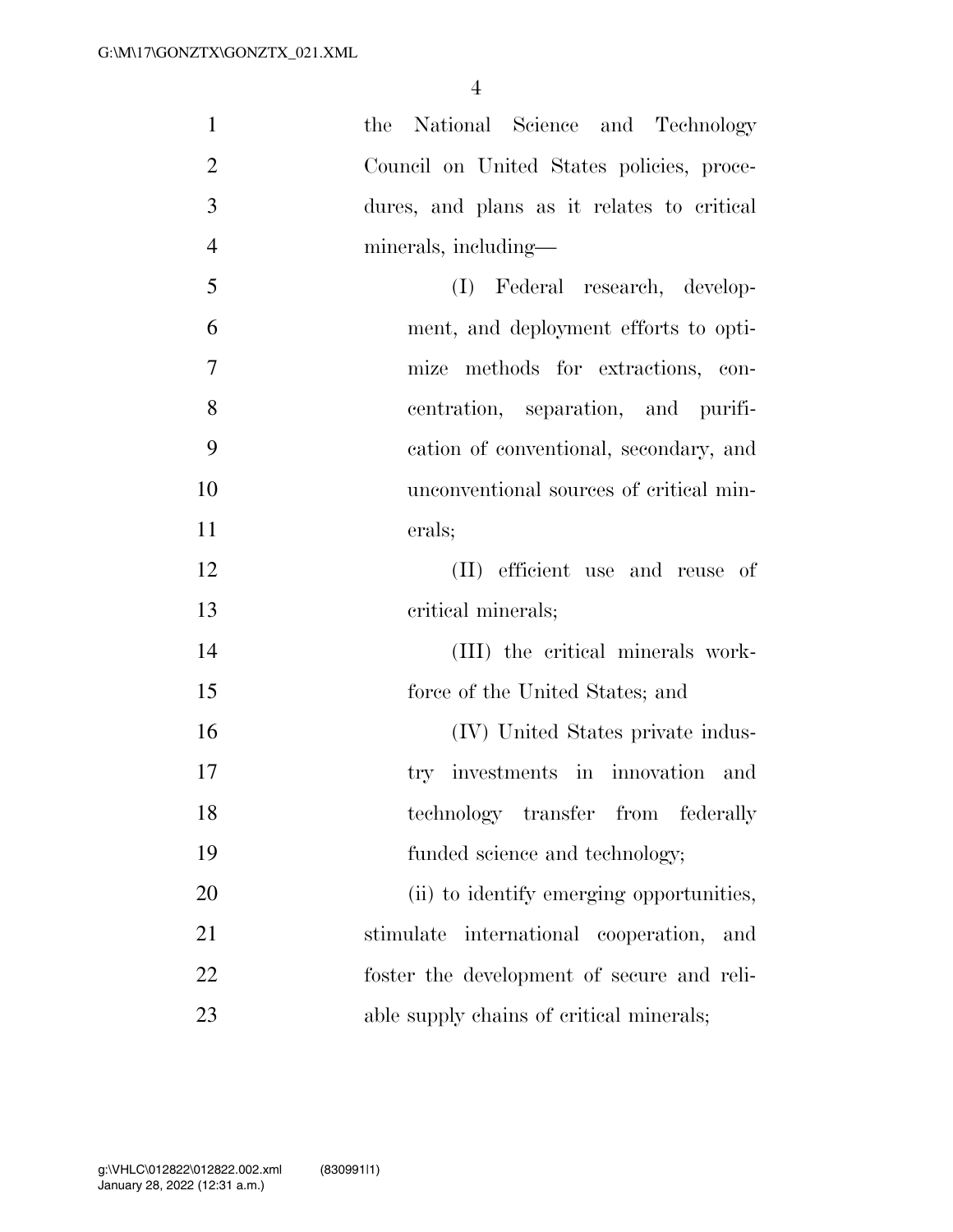(iii) to ensure the transparency of in- formation and data related to critical min-erals; and

 (iv) to provide recommendations on coordination and collaboration among the research, development, and deployment programs and activities of Federal agencies to promote a secure and reliable supply of critical minerals necessary to maintain na- tional security, economic well-being, and 11 industrial production.

 (C) RESPONSIBILITIES.—In carrying out subparagraphs (A) and (B), the Subcommittee may, taking into account the findings and rec- ommendations of relevant advisory commit-tees—

 (i) provide recommendations on how Federal agencies may improve the topo- graphic, geologic, and geophysical mapping of the United States and improve the discoverability, accessibility, and usability of the resulting and existing data, to the extent permitted by law and subject to ap- propriate limitation for purposes of privacy and security;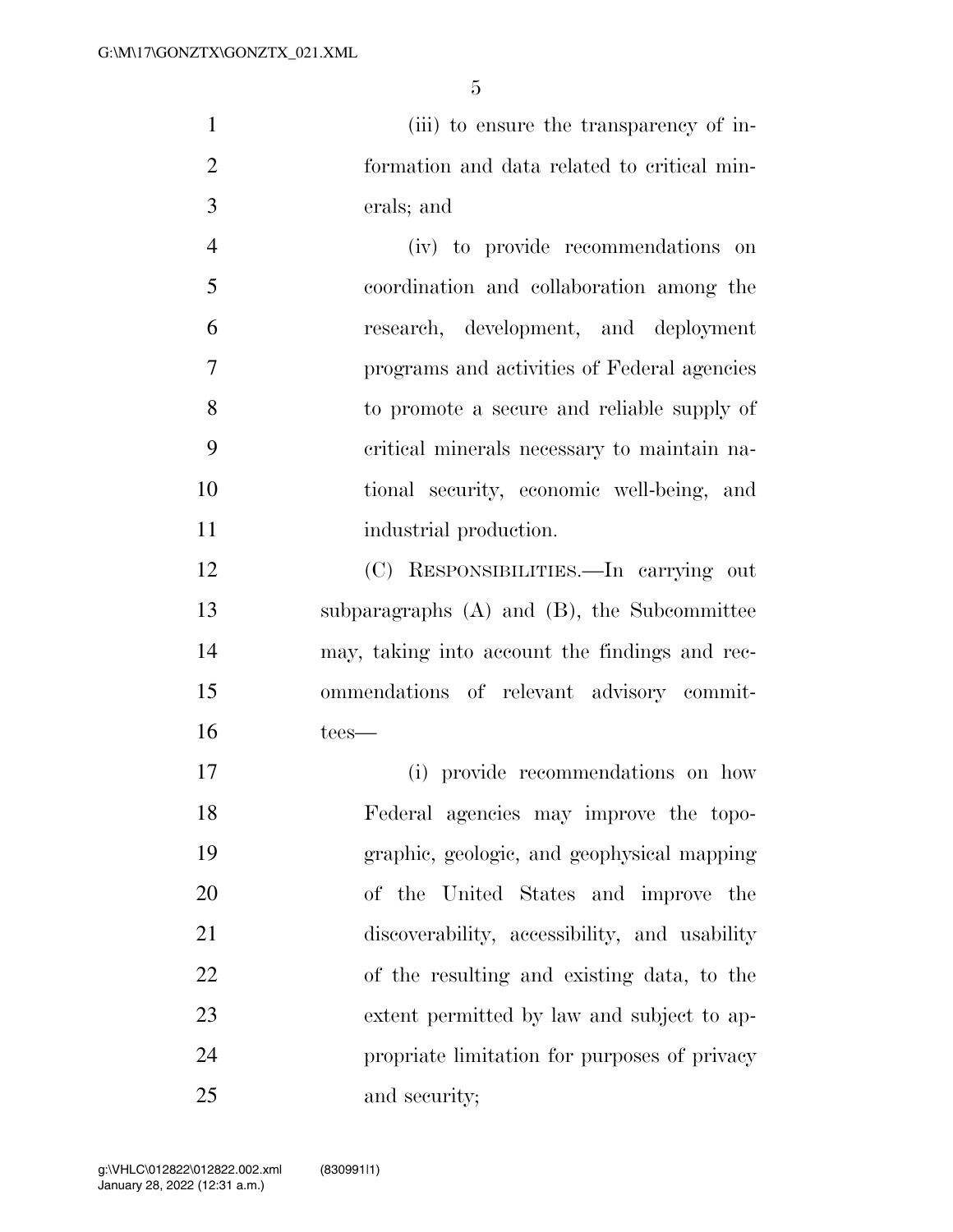| $\mathbf{1}$   | (ii) assess the progress toward devel-       |
|----------------|----------------------------------------------|
| $\overline{2}$ | oping critical minerals recycling and re-    |
| 3              | processing technologies, and technological   |
| $\overline{4}$ | alternatives to critical minerals;           |
| 5              | (iii) examine options for accessing and      |
| 6              | developing critical minerals through invest- |
| $\overline{7}$ | ment and trade with allies and partners of   |
| 8              | United States and provide<br>the<br>rec-     |
| 9              | ommendations;                                |
| 10             | (iv) evaluate and provide<br>$rec-$          |
| 11             | ommendations to incentivize the develop-     |
| 12             | ment and use of advances in science and      |
| 13             | technology in the private industry;          |
| 14             | (v) assess the need for and make rec-        |
| 15             | ommendations to address the challenges       |
| 16             | the United States critical minerals supply   |
| 17             | chain workforce faces, including-            |
| 18             | (I) aging and retiring personnel             |
| 19             | and faculty;                                 |
| 20             | (II) public perceptions about the            |
| 21             | nature of mining and mineral proc-           |
| 22             | essing; and                                  |
| 23             | (III) foreign competition<br>for             |
| 24             | United States talent;                        |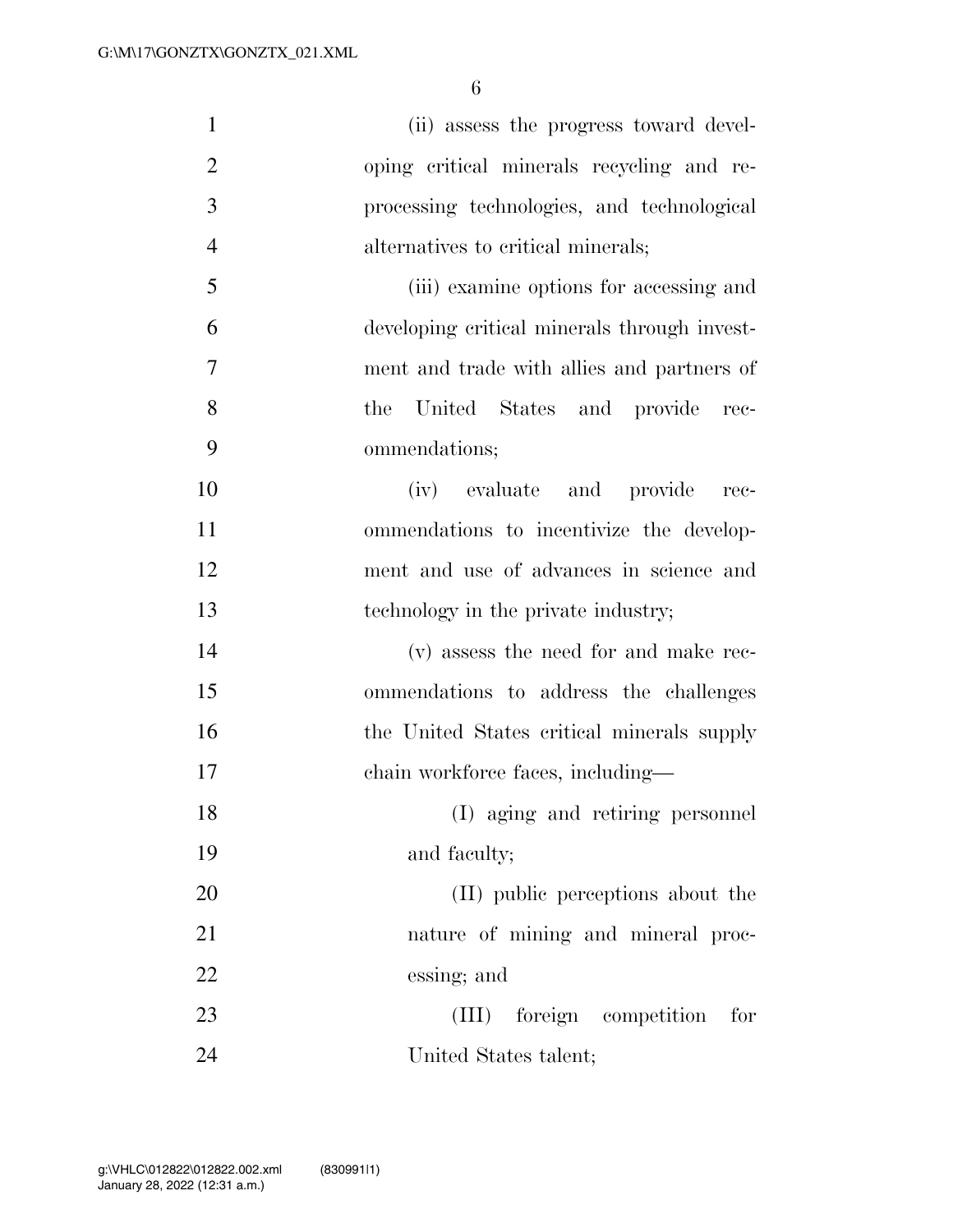(vi) develop, and update as necessary, a strategic plan to guide Federal programs and activities to enhance—

 (I) scientific and technical capa- bilities across critical mineral supply chains, including a roadmap that identifies key research and develop- ment needs and coordinates ongoing activities for source diversification, more efficient use, recycling, and sub-stitution for critical minerals; and

12 (II) cross-cutting mining science, data science techniques, materials science, manufacturing science and engineering, computational modeling, and environmental health and safety research and development; and

18 (vii) report to the appropriate commit- tees of Congress on activities and findings 20 under this subsection.

 (D) MANDATORY RESPONSIBILITIES.—In carrying out subparagraphs (A) and (B), the Subcommittee shall, taking into account the findings and recommendations of the relevant advisory committees, identify and evaluate Fed-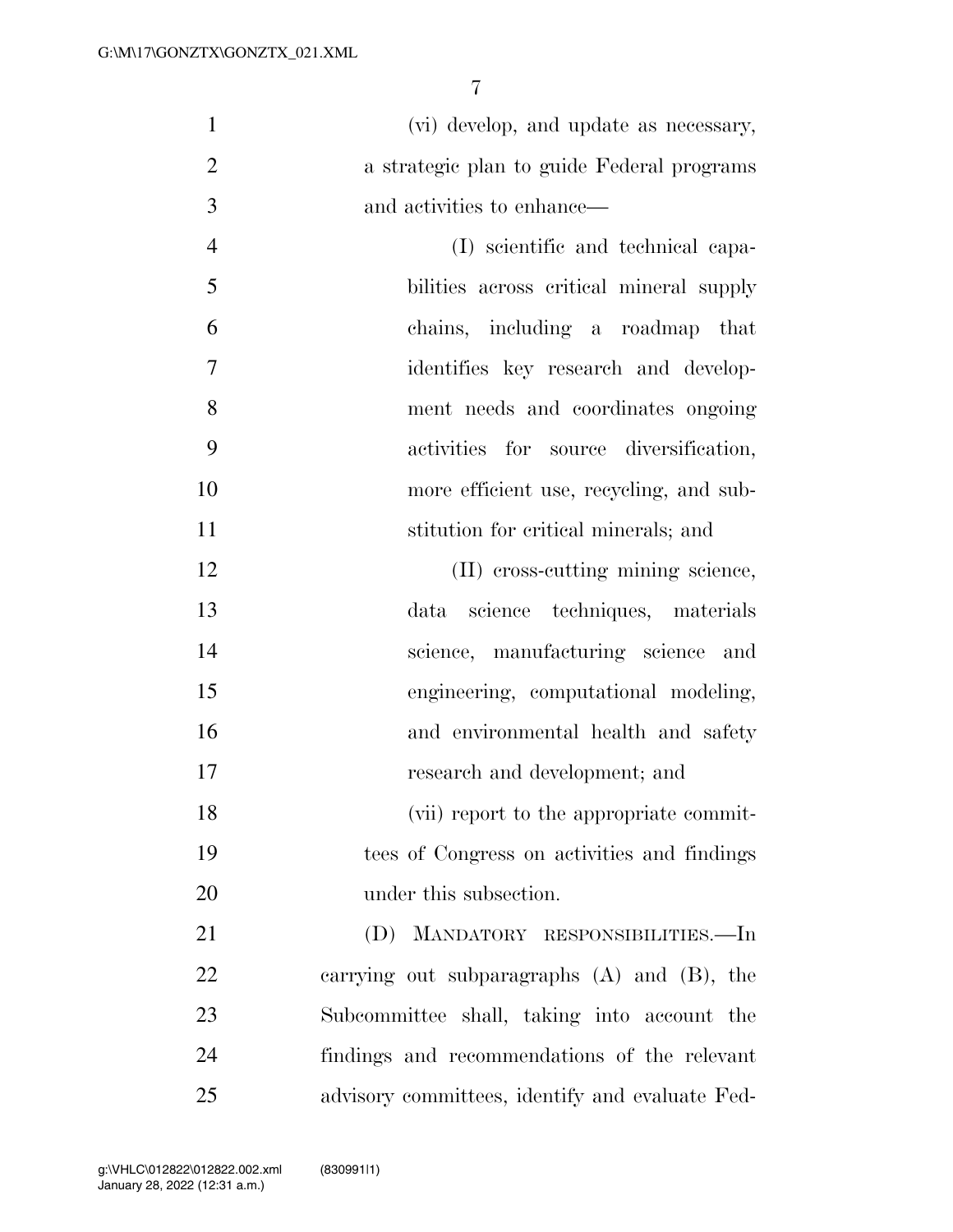| $\mathbf{1}$   | eral policies and regulations that restrict the    |
|----------------|----------------------------------------------------|
| $\overline{2}$ | mining of critical minerals.                       |
| 3              | (3) GRANT PROGRAM FOR DEVELOPMENT OF               |
| $\overline{4}$ | CRITICAL MINERALS AND METALS.-                     |
| 5              | (A) ESTABLISHMENT.—The Secretary of                |
| 6              | Commerce, in consultation with the Director        |
| 7              | and the Secretary of the Interior, shall establish |
| 8              | a grant program to finance pilot projects for      |
| 9              | the development of critical minerals and metals    |
| 10             | in the United States.                              |
| 11             | (B) LIMITATION ON GRANT AWARDS.- A                 |
| 12             | grant awarded under subparagraph (A) may           |
| 13             | not exceed \$10,000,000.                           |
| 14             | (C) ECONOMIC VIABILITY.—In awarding                |
| 15             | grants under subparagraph $(A)$ , the Secretary    |
| 16             | of Commerce shall give priority to projects that   |
| 17             | the Secretary of Commerce determines are like-     |
| 18             | ly to be economically viable over the long term.   |
| 19             | (D) SECONDARY RECOVERY.—In awarding                |
| 20             | grants under subparagraph $(A)$ , the Secretary    |
| 21             | of Commerce shall seek to award not less than      |
| 22             | 30 percent of the total amount of grants award-    |
| 23             | ed during the fiscal year for projects relating to |
| 24             | secondary recovery of critical minerals and met-   |
| 25             | als.                                               |